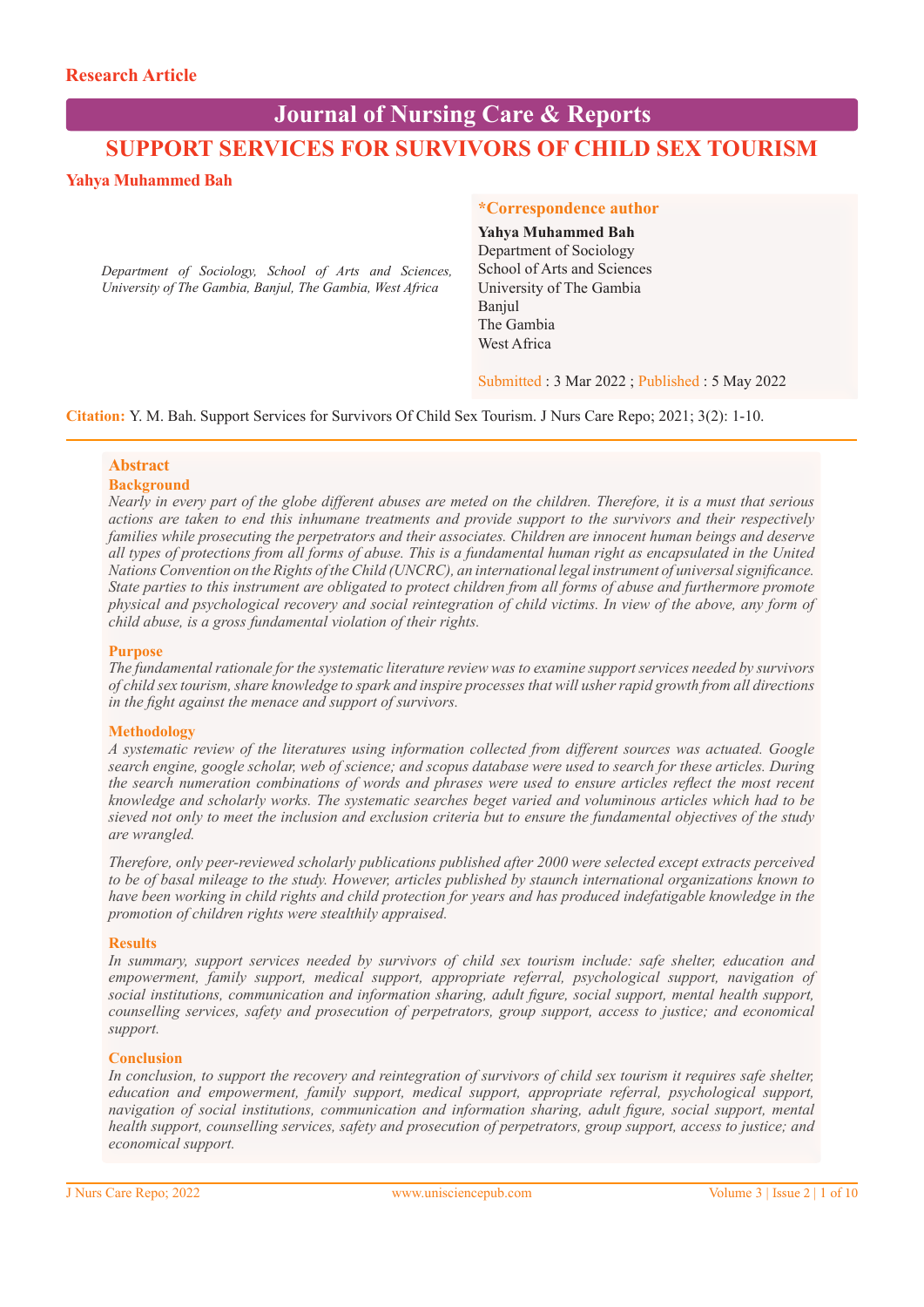**Keywords :** child abuse, child sex tourism, commercial sexual exploitation and support services

# **Introduction**

In general terms to effectively protect children and provide support services for survivors, it calls for the participation of lot of specialized institutions namely; child protection services, law enforcement agencies, educators and early child care providers, healthcare providers, mental health providers, legal and judicial system professionals, substitute care providers, faith community, community organizations and support service providers; and concern citizens(Goldman et al., 2003). Thus, to deliver any support services to victims of sexual abuse, there is an urgent need for collaboration between institutions which must be guided by building and maintaining trust, reaching agreement on core values and staying focused on them, developing a common language, demonstrating knowledge and respect for the experience and expertise of each other, assuming positive intention of the parties, recognizing the strength, needs, and limitations of all parties, working through conflicts; and sharing decision-making, risk taking, and accountability(Goldman et al., 2003). Similarly, in responding to the plight of survivors, it is critical that focus is put on strengthening indigenous child and family services, expanding multi-sector/partner engagement, equipping professionals and service providers to recognize and respond safely to violence against children, strengthening the evidence about effective programs and mobilize knowledge; and enhance data collection and monitoring(Goldman et al., 2003).

The support services needed by sexually abused children can be widely classified into medical, psychosocial, judicial services; and social services(Muridzo, et al., 2018). To effectively provide the support services required by victims of sexual molestation, it calls for the participation of several professionals including social workers, doctors, nurses, police officers, magistrates, prosecutors, counsellors; and psychologists(Muridzo et al., 2018). In view of the range of services survivors need, the support to recovery, rehabilitation; and reintegration, demands for the establishment of multidisciplinary team of professionals including social workers, health workers, counsellors, psychologists, police, lawyers, etc. housed under one roof especially in a university teaching hospital(Chomba et al., 2010). Thus, for survivor to remain safe while recuperating, they deserve the collaborative intervention of educators, social workers; and youth justice workers among others(GOV.UK, 2020).

# **Methodology**

A systematic review of the literatures using information collected from different sources was actuated. Google search engine, google scholar, web of science; and scopus database were used to search for these articles. During the search numeration combinations of words and phrases were used to ensure articles reflect the most recent knowledge and scholarly works. The systematic searches beget varied and voluminous articles which had to be sieved not only to meet the inclusion and exclusion criteria but to ensure the fundamental objectives of the study are wrangled.

Therefore, only peer-reviewed scholarly publications published after 2000 were selected except extracts perceived to be of basal mileage to the study. However, articles published by staunch international organizations known to have been working in child rights and child protection for years and has produced indefatigable knowledge in the promotion of children rights were stealthily appraised.

# **Inclusion and Exclusion Procedures**

The underneath procedures were followed in articles inclusion. That is, only:

- 1. Peer-reviewed scholarly articles on the support services needed by survivors of child sexual abuse.
- 2. Peer-reviewed scholarly articles published from 2000 to 2021.
- 3. Articles on international or regional perspectives on support services needed by survivors of child sexual abuse.
- 4. Articles on the support services needed by survivors of child sexual abuse published by international organizations with years of meritorious experiences in child rights and child protection.

To exclude some articles from the review, the below captioned criteria were applied. That is:

- 1. Non-peer reviewed articles.
- 2. Articles published before 2000 unless critical and impactful.
- 3. Media generated articles including newspapers.
- 4. Articles not published in English language.

In spite of the fact that both qualitative and quantitative articles were trawled, only 62(sixty two) out of 180 (one hundred and eighty) articles were qualified for reviewed which is largely due to a dearth of data. In essence, only peer-reviewed articles and publications by international organizations considered being trustworthy because they occasioned standard, ethical and robust studies were reviewed.

# **Discussions**

The literature review has unearthed a wide range of support services needed by survivors of child sexual abuse. To discuss these support services, they are categorized into: safe shelter, education and empowerment, family support, medical support, appropriate referral, psychological support, navigation of social institutions, communication and information sharing, adult figure, social support, mental health support, counselling services, safety and prosecution of perpetrators, group support, access to justice; and economical support.

# **Safe shelter**

Proper shelter is a critical requirement not only in the security of mankind but for his or her physical, medical, psychological, intellectual, socioeconomic; and political development. With safe and proper accommodation, a person feels highly valued and accepted in a community positioning him or her not only to grab opportunities but also contribute to community and national endeavors(Harris & Arku, 2006). This, becomes more critical particularly when s/he has been exposed to harmful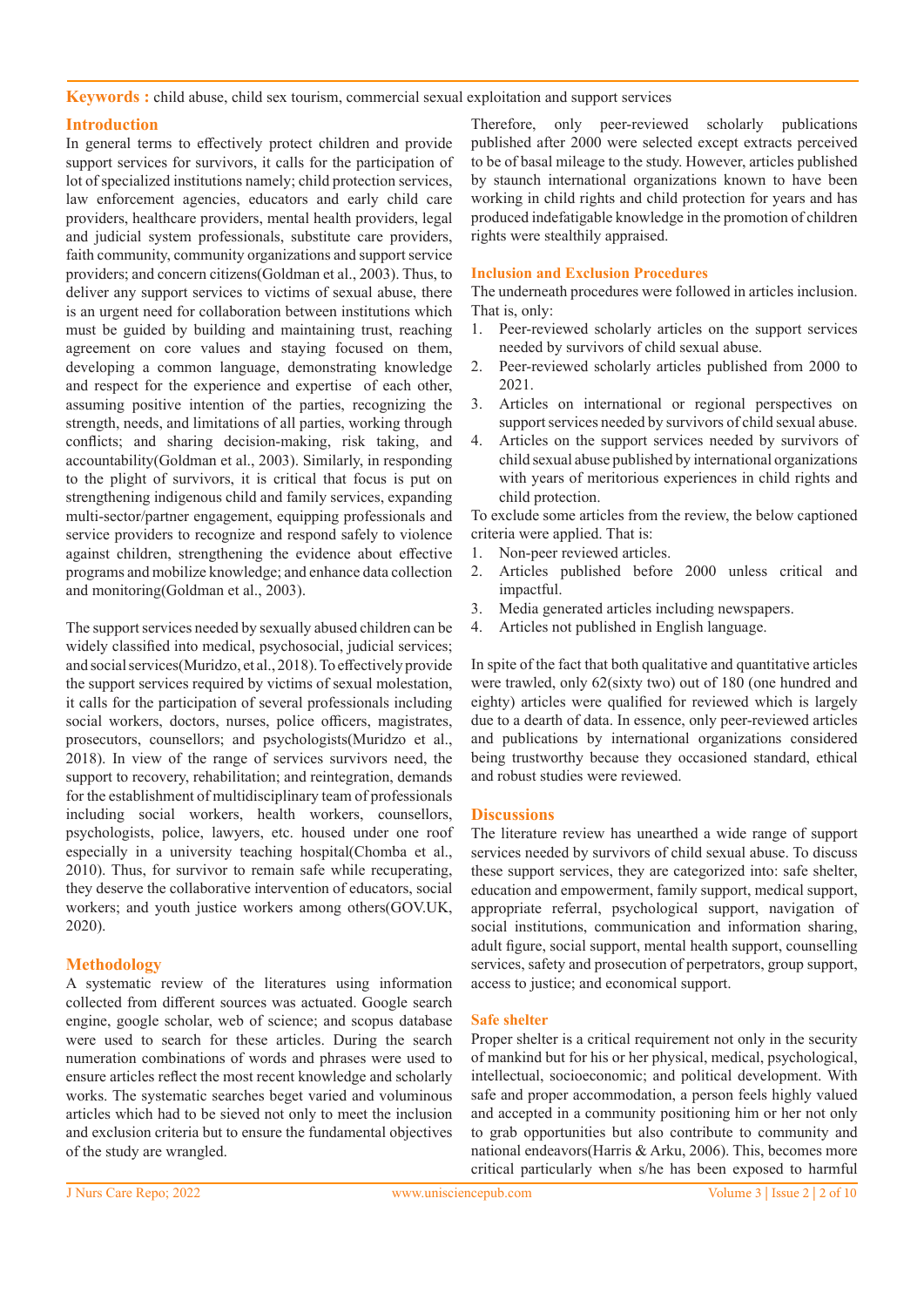conditions as among other things it expedites his or her recovery according him or her the necessary fundamental mental and physical wellbeing to pick up the pieces for a more rewarding life concurring with:in supporting child-victims recovery, rehabilitation and reintegration, it is fundamental that the child is immediately assess to identify his or her long and short-term needs, ensure s/he is safe from the abuser, his or her parents are empowered and supported in managing sexualized behaviors, skills building; and adopting behavior(Peterson & Urquiza, 1993). Therefore, multidisciplinary approach to the location and relocation of survivors to safer and more child-friendly locations is fundamental in the rehabilitation and reintegration of child-victims(GOV.UK, 2020).

### **Education and empowerment**

Provision of quality, relevant; and affordable education is one of the major contracts citizens and their governments have entered into. With quality education, the chances of people fulfilling their dreams being at individual or national level is heighten which ultimately leads into self-autonomy both socially and economically reducing the risk of the involvement in criminal activities(Randi Hjalmarsson, 2012). Thus, any community that is able to provide quality education for its citizenry especially the children and youth has not only widen their chances for intellectual development, prepared them to become responsible citizens but has equally ensured their safety by making informed decisions before being engaged in any activity for their safety and security as supported by: in view of the upsurge in online sexual abuse, survivors need to be educated in how to use the internet and above all, be able to recognize and handle strange behaviors and requests(Whittle et al., 2013). To assist survivors in the school systems, the following support mechanism can be significantly helpful in rebuilding their self-esteem by providing additional assistant that will enhance their attaining set goals, expressing their feelings positively without hurting anyone or themselves, recovering their identity, boosting their social skills, consistency; and sense of belonging(Bear, 2020). Critical in the recovery and rehabilitation of survivors includes support geared towards their education, emotional competence, control beliefs, active coping, optimism, social attachment; and external attribution of blame(Domhardt et al., 2015).

For children and families to cope with abuse, it is important that both parties are supported especially in building their capacities including the provision of education(Willingham, 2007). In supporting victims to recover and be successfully reintegrated into society it is significant that they are believed, accepted; and provided with psychoeducational services and in addition, sexual abuse is perceived as human rights violation than a gendered problem(Hogan et al., 2012). Treatment plan for successful recovery should focus on among other things supporting the survivors as to how to understand their sexuality, adjust their sexual attitudes, gaining more positive sexual selfconcept, reduce negative sexual behaviors, how to manage the effects of touching develop skills to touch; and develop sexual intimacy(Hall & Hall, 2011).

### **Family support**

The family, one of the most important social institutions is critical in the development of all especially the children. To enhance the execution of some of its fundamental functions such as to develop capacities and socialize children; enhance and facilitate the competence of its members to cope with the demands of other social institutions they must operate in; properly engage them for the benefits they provide; ensure its members' satisfactions both mentally, emotionally; and physically in the most healthy environment, provide the emotional support to members in difficult circumstances to recharge their batteries: and stabilize their personalities(Hernández-Alava & Popli, 2017), it is fundamental that families are supported concurring with: for child-victims recovery, rehabilitation and reintegration, parental support is very significant especially in addressing post-recovery distress and feeling more positive about themselves(Feiring et al., 1998). To decrease the negative impacts of abuse, survivors need several supports including support from their parents as it is associated with the significant reduction of depression and its symptoms(Feiring et al., 1998). Fundamental in the reintegration and healing of abuse, is the readily availability of support from the family and greater social environment(Domhardt et al., 2015). To assist survivors' recovery, rehabilitation and reintegration, professionals need to work closely with parents to ensure strong secure attachment relationship as survivors who had enjoyed this opportunity managed to cope and recover faster(Devaney, 2015).

Similarly, supporting parents by identifying the needs of the family is strongly linked with excellent emotional and behavioral responses of survivors of sexual abuse(Grant, 2006). Families that are in most cases if not in all cases consistent, considerate, and relationally attuned are always in a better position to offer survivors the required psychosocial and medical support for recovery and reintegration(Crocetto, 2018). Fundamental in offering the needed support for recovery and integration are professional workers continuously engaging survivors' parents particularly the fathers as they can be strong allies in any programming and delivery of interventions. Furthermore, to accelerate recovery and rehabilitation, survivors need secure attachment relationship with their parents especially, when disclosure is made(Crocetto, 2018).

Additionally, to recover, rehabilitate; and reintegrate victims and families, it is critical that they have quick access to holistic and family-oriented therapies among other psychosocial and medical support(GOV.UK, 2020). In addressing the aftermath of abuse, it is critical that governments and development partners create programs that are family-focused therapy in nature as they reduce distress and furthermore support victims to build greater self-confidence, better comprehension of appropriate sexual behaviors while minimizing self-blame, depression, anxiety, anger; and improve sleeping patterns(McNeish & Scott, 2018). For a child victim to recover, it is essential that an appropriate and supportive family member adult is around him or her as a person of reference who will provide comfort, sense of safety; and necessary guidelines to self-confidence(Themeli & Panagiotaki, 2014).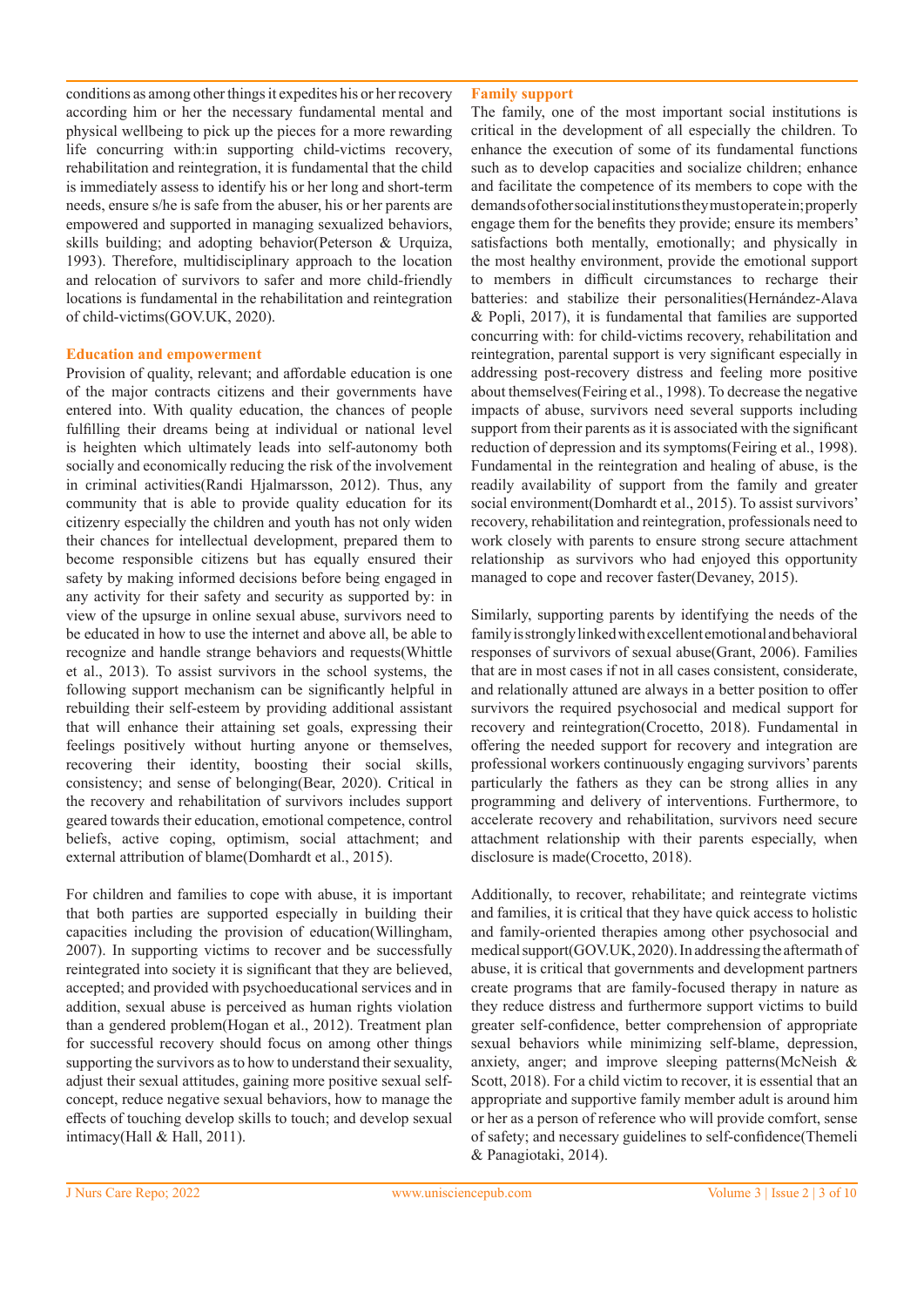Furthermore, some of the critical support that children of sexual abused deserve among others includes augmenting their parents parenting skills and invigorating their level of coping skills followed by emotional support(Muridzo et al., 2018). Children who are victims of sexual abuse require social support from the family especially, the parents and peer support from friends(Lamis et al., 2014). Sometimes to acquire support for victims of sexual abuse, parents need to navigate through complex social systems or institutions which include healthcare system, education, child welfare, courts, community; and even the family and as such they need all possible support to pursue justice and healing justifying the urgent need for their empowerment(Jaclyn Houston-Kolnik, 2019).

#### **Medical support**

Healthy body and soul is one of the biggest assets of humankind. With good health and conducive environment, the socio-economic and political development of individual and even communities is greatly accelerated(Fisher, 2014). Therefore, access to quality, relevant; and affordable healthcare services is not only a fundamental human right but a must input in physical and psychosocial development of a person more especially, those recovering from medical, emotional and psychological trauma(Petrie & Zatzick, 2010) aligning with in addition to the medical support provided by community health workers their support in the areas of awareness creation, identifying, educating, building relationships with survivors, their psychosocial support and follow ups are critical in the recovery, rehabilitation; and reintegration of childvictims(Gatuguta et al., 2017). Essential in the recovery and reintegration of survivors is to be supported psychosocially and medically to be able to undergo the psychological rigor of disclosure in a healthy and sustainable manner. In view of the fact that after abuse, survivors suffer traumatically, it is essential that all relevant stakeholders contribute their quota more especially the health professionals as in most cases they suffer huge health and psychological damages(GOV.UK, 2020).

Furthermore, to effectively recover and be properly reintegrated survivors and their families need support in their physical health, emotional wellbeing, mental health and behavior, interpersonal relationship, socio-economic conditions, religious and spiritual beliefs; and vulnerability and re-victimization possibilities(GOV.UK, 2020). Essential support for quick and rapid recovery for sexually abused children include access to quality healthcare and mental services(Esposito & Field, 2016). To recover from sexual abuse, the survivors need some immediate medical treatments including psychological ones(Thomas & Hall, 2008). Victims of abuse mostly need immediate attention which includes various social services support particularly medical one as in some cases they are physically injured in the process(Hornor, 2014). To support victims it requires the initiation and funding of programs of healthcare services in which the victims and their families are accorded quality services including information regarding trauma, anxiety, depression; and disorder prevention and its management(Public Health Agency of Canada [PHAOC],

2019).

#### **Appropriate referral**

Access to quality social and healthcare services is critical in the development of all. To ensure reasonable access, different social institutions with specialization are established both by the central governments and local government authorities sometimes complemented by different philanthropic organizations. To enhance quick service delivery and even safe lives in most difficult circumstances referral is integral(Senitan et al., 2017) concurring with: to quickly react and provide the needed support services, survivors need to be referred to appropriate institutions including the health facilities for examination and subsequent prescription of treatments and other support services to mitigate impacts(Bowen & Aldous, 1999). On disclosing sexual abuse to adult, the immediate services that children require is to see a calm adult who listen, doesn't blame and is ready to act instantly so that s/he can be referred to the most suitable service provider for support(NCTSN, 2009). In sustaining the gained steady recovery through counselling and support to the parents, it is critical that the survivors and the families are referred to another child support group for placement in order to remove them from the hostile environment to prevent the reoccurrence of abuse(Kemoli & Mavindu, 2014). Linkages through referral is fundamental in community driven child protection programmes as it has significantly increased access to formal services, ownership, effectiveness; and sustainability of systems meant to protect children in Sierra Leone via the bottom-up paradigm(Wessells, 2015).

#### **Psychological support**

Health, the most valuable gift to humankind does not entirely mean the absence of diseases but equally to be mental and psychological fit(Jakab, 2011). Thus, psychological fitness of a human being is as critical as any aspect of his or her complete wellbeing. With psychological fitness s/he does only feel healthy but is emotionally balance to be able to make sound judgment, interact well and think straight for more meaningful life(Likierman, 2020). In this regard to fully recover from any trauma, the psychological aspect cannot be ignored concurring with: in facilitating child victims recovery, uninterrupted and well-structured psychotherapeutic sessions are important as with such survivors can visualize set goals and it becomes less threatening in nature(Peterson & Urquiza, 1993). In supporting the recovery and reintegration of survivors, accessible, flexible, continuous care; and in-house psychological support is eminent(Stefanidou et al., 2020). In reducing the huge negative consequences of sexual abuse, quick access to psychosocial therapy is a must, as any delay of it will not only further complicate issues but can result in dead(Devaney, 2015).

Furthermore, families' active participation are indispensable in the recovery and rehabilitation of child-victims as they are a critical source for restoration of psychological security, physical safety; and hope for picking up the pieces after the abuse for healthy and uninterrupted growth(Crocetto, 2018). To recover and be adequately reintegrated into society, survivors and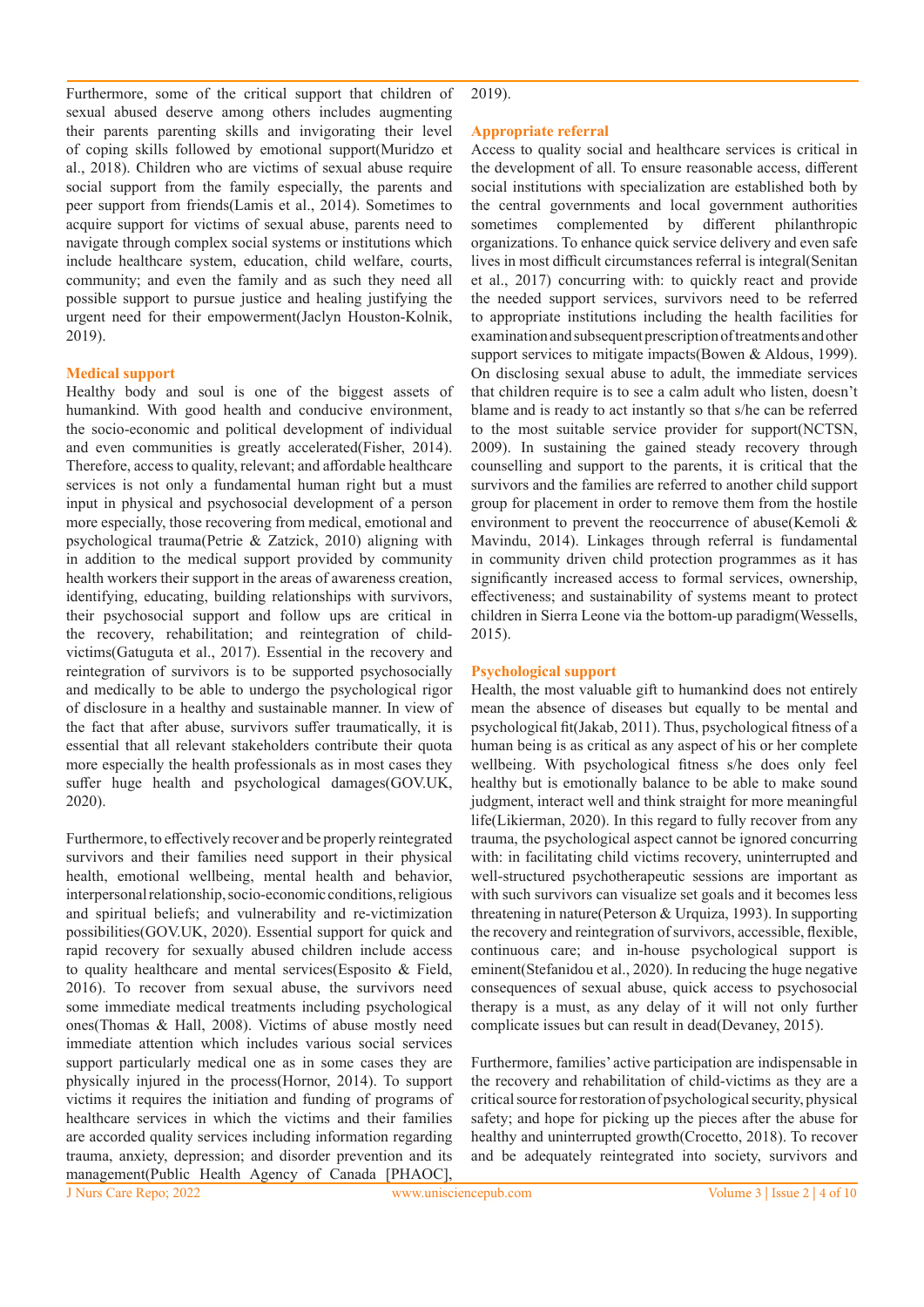families deserve quality therapeutic support and continuous follow-ups to avert relapse and re-victimization(GOV.UK, 2020). To minimize the negative impacts of sexual violence particularly depression, post-traumatic stress disorder; and anxiety, child victims requires cognitive behavioral therapy(McNeish & Scott, 2018).

Additionally, psychosocial support services to victims of sexual abuse in addition to their improved welfare, child-parents interaction and mental fitness of parents is a fundamental pillar in their successful recovery and rehabilitation(Derakhshanpour et al., 2017). For victims of sexual abuse to effectively recover and be reintegrated into society, there is a need for some psychological supports and as such psychotherapeutic treatment is becoming a necessity(Murray et al., 2014). To effectively support victims, families and perpetrators of abuse require different types of therapies such as cognitive behavioral therapy, attachment trauma therapy, family therapy, multisystemic therapy, sex offender therapy; and adult child molester therapy(Saunders et al., 2004). Because victims of sexual abuse experience some mental health issues, it is critical that they are provided with some psychological support to avert continuous withdrawal among others (Hornor, 2014).

Equally critical, because sexual abuse can result in some mental problems, victims need psychosocial support both from the family and mental health experts(Jaclyn Houston-Kolnik, 2019). In regard to the trauma associated with sexual abuse, survivors and their parents are in most cases confused and need professional support to comprehend the situation which may not necessarily be lengthy and intensive therapy that ensures they feel safe to talk through the problem and furthermore to get rid of unrealistic beliefs that they are responsible for the abuse meted on them particularly through trauma-focused Cognitive behavioral therapy(NCTSN, 2009).

#### **Navigation of social institutions**

The social institutions although created by society in realizing the fundamental needs of its people can sometimes require well calculated efforts to access the services on offer. Because they have become so integral a part of society, people successes and development completely depend on how they are able to engage them(Turkkahraman, 2015). However, because of their complexity, not all are able to successfully navigate through them especially the children and those in difficult circumstances requiring assistant as affirmed: to support the recovery, rehabilitation; and reintegration of survivors, it requires the provision of psychosocial support, access to childfriendly healthcare services, outreach activities to encourage survivors and families to seek necessary support, legal and moral support to navigate the legal system especially when it is not child-friendly(Radford et al., 2015). For survivors to successfully navigate through the impacts of sexual abuse professionals especially the social workers, counsellors; and psychologists must make the best use of the psychoeducation and cognitive approaches that are appropriate to victims level of development and furthermore enhances their ability and willingness to look for social support from parents, significant

others; and other social institutions(Domhardt et al., 2015). The fact that police are able to support victims and families through the justice system is critical in the rehabilitation of victims particularly if they could see their perpetrators before a judge in court(Crocetto, 2018).

# **Communication and information sharing**

People access to information and sharing it, is no longer a prerogative of the politicians but a fundamental human right to all especially in this modern world of information and technology society(UN, 2009). The right to access information and freely express one's feelings is not only critical for people's socioeconomic and political development but for their health as well as a therapy(Scantlebury et al., 2017). To recover from some medical conditions, especially the emotional ones, sometimes, among other things, it only requires a space to talk freely and be heard concurring with: to enhance recovery and reintegration survivors among other things need a space to talk freely and be given good advices and practices(Nelson & Hampson, 2008). Group therapy, in addition to being nonjudgmental, it enables survivors to re-connect with wider society, gain access to relevant information, resources; and advocacy materials and skills(Konya et al., 2020). The police quick reaction to abuse cases particularly in conducting investigations and telling survivors what to expect is essential in the recovery and reintegration of victims, so too it is to the families (Crocetto, 2018).

Furthermore, with careful consideration vis-à-vis child development implications, the mere fact that child victim is receiving SMS text messages from professionals and responsible adults it can go a long way in supporting them to cope with sensitive issues while searching proper support from professional institutions(Schwab-Reese et al., 2019). Fundamental in the recovery of victims, is the holistic needs assessment, delivery of services without delay, timely; and proper communication of available services (Broaddus-Shea et al., 2019). In supporting the recovery and reintegration of child victims, counselling is critical particularly when offered by counsellors who can demonstrate empathy, patience, calm, sensitivity; and warm as it encourages them to freely communicate and ease the associate psychological tension(Derakhshanpour et al., 2017).

# **Adult figure**

In all congregations including the family an adult figure is indispensable. Adult figures are critical in people's life as among other things, they are not only providers but the bearers of the touch light(Rosenthal & Marshall, 1986). Thus, in most cases if not in all difficult circumstances they are consulted for advice and couching(Marcus-Varwijk et al., 2019). This is more critical especially for the disadvantaged groups and those encountering some difficulties and needs to be heard and directed concurring with: critical in supporting survivors is quick access to social workers who are good at listening and allowing survivors to talk, providing information and explanations; and has excellent attitudes; and accessible continuously(Esposito & Field, 2016). To recovery from the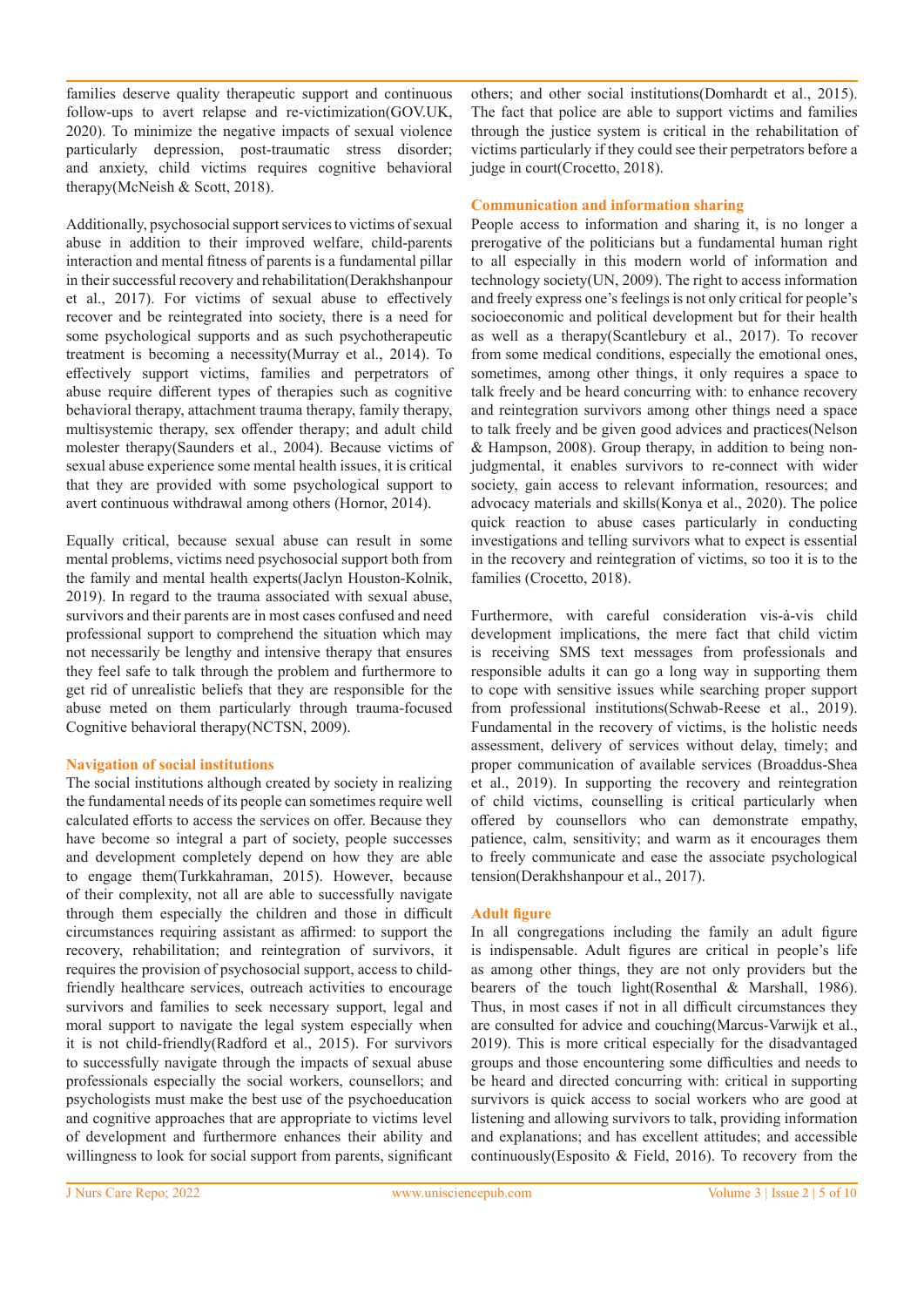trauma of abuse, the establishment of a positive relationship with an adult or a professional is important as it allows the victim to talk about his or her encounter freely while being empathically listen(Themeli & Panagiotaki, 2014). Professionals recognizing child sexual abuse as a problem and their willingness to work with the victims and their families is significant in successful recovery and reintegration(Hornor, 2014). Children who are sexually molested require gamut of support and services especially from the immediate adults to whom disclosure has been made which include seeing one stays calm, believing in him or her, protecting him or her, getting immediate help from appropriate authorities, reassurance of being loved and cared for; and keeping the child updated with recent efforts in addressing the abuse(NCTSN, 2009).

#### **Social support**

To feel human at any given stage of our individual or collective development is critical. We feel human because we are valued and accepted by our immediate and distant neighbors. Being valued and accepted as a member of any group is fundamental in people's psychosocial and physical wellbeing(Potochnick et al., 2012). With such we feel healthy and motivated to be engaged in series of activities both for individual and collective progress including those meant to support quick recuperation from traumatic and challenging circumstance as braced by: to regain themselves, survivors need to be accepted, believed, understood; and genuinely treated according to their pace and speedy(Nelson & Hampson, 2008). To expedite the recovery and reintegration of sexually abused children, it is important that they are given voice and above all, their stories trusted, given chance to participate in the designing and implementation of programs so that they can subsequently assist their peers in the future(Esposito & Field, 2016). In reducing the trauma and distress associated with abuse, child survivors need services that are quickly delivered and anchored on simple language, respect for their wishes, non-judgmental, friendly examination procedures; and immediate communication of results and expected services. While survivors need tangible services critical to their recovery, they equally deserve methods of service delivery that have high regards for their autonomy and wishes, privacy and confidentiality; and furthermore ensures that the services and facilities are appropriate, welcoming; and child friendly(Broaddus-Shea et al., 2019).

# **Mental health support**

Mental health is a critical component in the overall wellbeing of a human being for without such our human development remains highly challenged and constrained(Ohrnberger et al., 2017). With quality and affordable mental health services a number of psychosocial problems in the communities can be addressed enhancing the recovery of many people in traumatic conditions buttressing: to mitigate the long-term and emotional impacts of sexual abuse and prevent its future occurrence, mental health services have become an integral part of the support services needed by victims and their families(Cossel et al., 2010). To adequately support victims of sexual abuse, mental health services integration into the whole plan of recovery and reintegration is a strong prerequisite(Ogloff, 2020). Furthermore, because sexual abuse leads to victims suffering from different kind of medical, emotional, behavioral, relational; and social damages, it is important that both victims and their families receive some mental health services(Saunders et al., 2004).

### **Counselling services**

To remain healthy and fit requires lot of endeavors some might be constant physical and psychological exercise while some might be engaging professionals and experienced persons, to gather the needed mental and physical energy to apply themselves(Alexandratos et al., 2012). Sometimes in life, people are disoriented due to several factors, therefore, to effectively apply themselves to come out of those predicaments, they need people whom they can engage in an open and frank discussions to realize and furthermore mobilize their potentials to put the pieces together(Anonymous, 2016) as reinforced by: to expedite recovery and reintegration of survivors and further support their families particularly the parents, counselling and the provision of impartial professional advice is indispensable (Whittle et al., 2013). To assist child-victims recover and reintegrate, it is fundamental social workers and counsellors don't work with non-offending parents only but equally offer the entire family the needed psychosocial support through counselling as its status has direct bearing on the wellbeing of the victims(Grant, 2006). To support survivors of sexual abuse for full recovery and reintegration counselling is fundamental especially that of trauma-focused cognitive behavior therapy in which parents and other critical members of the family are involved(Foster, 2014). To expedite recovery and rehabilitation, survivors need the quick responses of school counsellors, psychologists; and other therapeutic service providers(GOV. UK, 2020). In reducing the negative impacts of sexual abuse, survivors need counselling services that can accord them safe and secured environment, encouragement, opportunities for empowerment, skills to build and maintain long-term supportive relationship and furthermore, be able to address more general psychosocial problems being encountered before the abuse(Hall & Hall, 2011).

Additionally, the way to recovery and reintegration is attainable via many approaches such as counselling or psychotherapy, maintaining loving relationship, getting closer to God via different methods; and self-redemption(Thomas & Hall, 2008). To enhance rehabilitation, victims and families need counselling services from highly qualified and experienced counselors so that they will be able to successfully navigate through the hierarchy of systems to access more and appropriate services(Hogan et al., 2012).

#### **Safety and prosecution of perpetrators**

The safety and security of societies is fundamental in the socioeconomic and political development of its members. With proper and consistent security, citizens are not only energized to invest financially but physically and intellectually too as long as they, their families; and investments are saved. To ensure security despite being collective responsibilities, governments must promulgate and enforce harsh laws, prosecute; and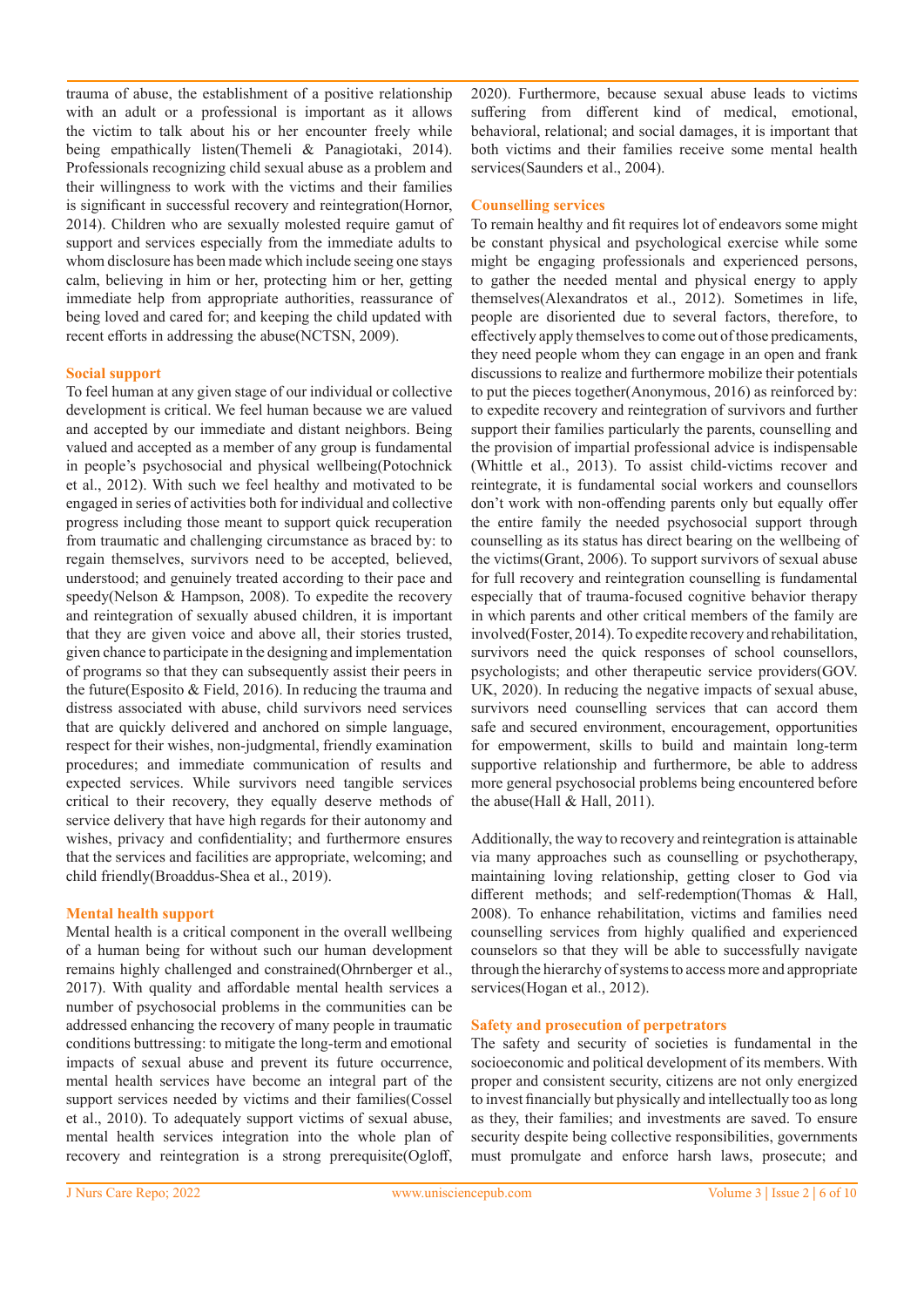punish convicts not only to scare would-be criminals but to compensate victims and enhance recuperation(Gallo, 1998) concurring with; for survivors to recover psychosocially, professionals particularly the law enforcement and prosecution agencies must not make any negative comments about them and must equally remain non-judgmental. In the same vein, to effectively support the recovery, rehabilitation, reintegration; and prosecution of perpetrators, building rapport with survivors is very fundamental(Whittle et al., 2013).

Additionally, to expedite recovery and reintegration, survivors require support from all relevant stakeholders more especially, when it comes to their safety which in some cases is left with their own families(GOV.UK, 2020). To both improve the general wellbeing of survivors and further prevent abuse in the community they deserve quick actions from the police and prosecution agencies in terms of arresting, questioning, encouraging the perpetrators voluntary attendance at police stations; and conducting forensic examination as any delay will lead to further delay in survivor accessing justice, psychosocial; and medical services(GOV.UK, 2020).

Furthermore, in protecting the safety of survivors and ensuring that justice is seen done, the police must be very careful in the way they grant bail as in some cases the perpetrators are allowed back home becoming not a threat to the survivor but it gives him or her the opportunities to destroy available evidence(GOV.UK, 2020). To effectively and rapid prosecute alleged perpetrators, it is important that forensic reports that are non-medical professional friendly that modestly indicate how the examination was conducted, results interpreted; and conclusion are arrived at, are provided within reasonable period of time(Broaddus-Shea et al., 2019).

#### **Group support**

Groups are critical pillars in society as belonging to one or more is a clear manifestation of being valued, trusted; and accepted. To be valued and accepted is indispensable in the psychosocial and intellectual development of a person not only as a source of motivation(Weber & Hertel, 2007) but also its energizes recovery from stressors especially, if it is a support group cementing: to enhance recovery, rehabilitation; and reintegration it is critical that survivors are registered with self-help groups in which all members are experiencing the same problem and need behavioral change to effectively cope for permanent change(Peterson & Urquiza, 1993). The speedy recovery and rehabilitation of survivors of sexual violence is significantly impacted by peer-led group-based interventions(Konya et al., 2020). Peer-led group-based therapy in addition to reducing self-blaming, it makes survivors more empowered, less guilty and ashamed, less isolated, more optimistic, more accepting of themselves; and their abuse for a better future(Konya et al., 2020).

Additionally, of greater significant in supporting survivors is parent support group therapy in which they are educated about the dynamics of abuse, its impacts practical and practical advice on how children behave and what needs to be done to support

them in addition to the possibilities of social networking with families that have experienced sexual abuse. Thus, group and individual psychotherapy has been very effective in addressing post-traumatic stress disorder for sexually abused girls(McNeish & Scott, 2018). For child victim to recover from the ordeals of sexual abuse, they need different support which can be either in the form of information, group support, psychoeducation or a support to care providers(Van Toledo & Seymour, 2013).

# **Access to justice**

For people to live in harmony justice cannot be a rare commodity for with accessible and affordable justice, everyone feels saved and secured which is a magnificent impetus in the psychosocial and intellectual development of communities(Lemar et al., 2019). Thus, in the absence of justice, equality; and peace is a mere wish(Mehta, 2016). With accessible and affordable justice, aggrieved persons can be effortlessly compensated to enhance recovery and convicts punished to rehabilitate them concurring with: while for survivors to recover quickly, requires access to legal support, it is critical that perpetrators are supported psychologically to desist from such practices for the security of children, parents; and communities (Devaney, 2015). Victims recovery and rehabilitation requires justice seen being done through timely conduct of investigations and prosecution of alleged perpetrators(GOV.UK, 2020). In light of the fact that sexual abuse can take place anywhere at any time and by anyone it is fundamental that one-stop service centres are established in all communities particularly within a health institution both to facilitate access to quality and relevant services, confidentiality; and quick aid to prosecution and justice(Chomba et al., 2010).

Furthermore, critical in supporting survivors is ensuring rapid access to justice through well-structured and coordinated multidisciplinary model in which all relevant stakeholders such as the police, health workers, children themselves, victims; and prosecutors are represented and actively participating to ensure justice is served without delay(Public Health Agency of Canada [PHAOC], 2019).

# **Economical support**

Seemingly, to survive in this modern world, one needs to be economically armed to some extent for anything short of that does not only result in poor health due to multiple of stressors, but shorten life cycle at the extreme(Ahnquist & Ahnquist, 2007) & (Wickrama et al., 2010). With economic independence, one is able to provide his or her fundamental needs without depending on anyone, the psychosocial rewards of which can hardly be quantified. Thus, to successfully pick up the pieces from traumatic experience, being financially empowered is indispensable as reinforced: to aid survivors' recovery and reintegration it is critical that their parents especially, the mothers are supported both psychosocially to properly manage the distress, grief; and financially in order to stop depending on their child's abuser(Willingham, 2007). In supporting children to recover from the trauma of sexual violence, it is important that governments and development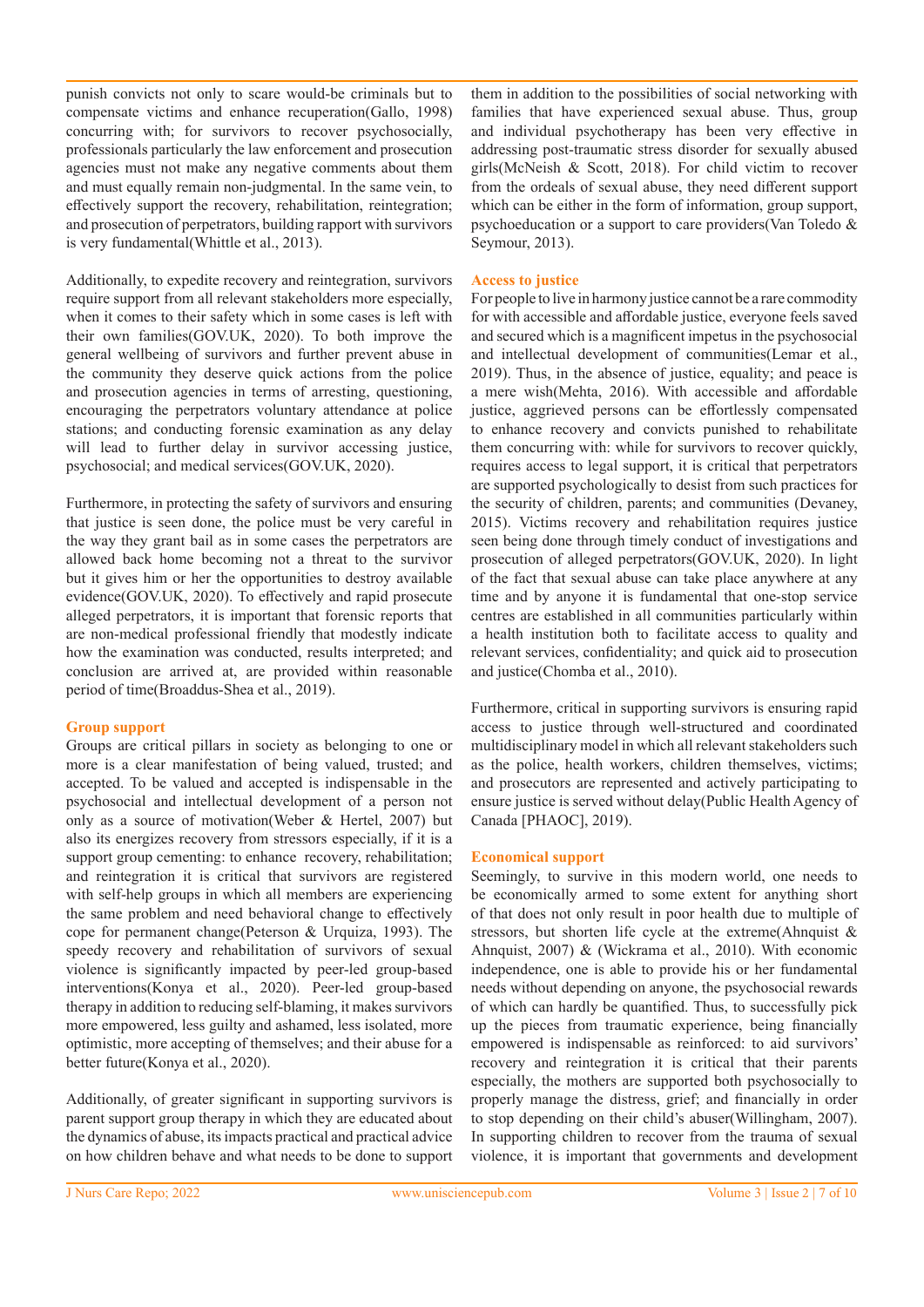partners mobilize enough financial resources as most healthcare systems are overburdened with acute illnesses(Chomba et al., 2010).

# **Summary and conclusion**

In conclusion, to support the recovery and reintegration of survivors of child sex tourism it requires safe shelter, education and empowerment, family support, medical support, appropriate referral, psychological support, navigation of social institutions, communication and information sharing, adult figure, social support, mental health support, counselling services, safety and prosecution of perpetrators, group support, access to justice; and economical support.

# **Declaration of conflict of interest**

I declare that there is no conflict of interest with respect to the study, authorship and/or publication of the manuscript.

# **Financial support declaration**

I received no monetary support for the study, authorship and/ or publication of this article. This manuscript was solely and wholly financed from my monthly stipend.

# **Acknowledgement**

I sincerely acknowledge the technical assistance and support of my Gambian colleagues in the University of Airlangga, Surabaya, Indonesia and our Information and Technology Department in writing this manuscript.

# **Ethics Approval**

Ethics approval was not necessary for a study of this nature and scope.

# **References**

1. Goldman, J., Salus, M. K., Wolcott, D., & Kennedy, K. Y. (2003). USER MANUAL SE RIES *The Foundation for Practice to Child Abuse and Neglect* : The Foundation for Practice with. Office. Retrieved from https://www.childwelfare.gov/pubpdfs/foundation.pdf

2. Muridzo, N., Chikadzi, V., & Kaseke, E. (2018). Challenges faced by professionals working in child sexual abuse multi-sectorial forums: A case of the victim-friendly system in Zimbabwe. *Social Work, 54*(4), 452–468. https://doi.org/10.15270/54-4-672

- 3. Chomba, E., Murray, L., Kautzman, M., Haworth, A., Kasese-Bota, M., Kankasa, C., Semrau, K. (2010). Integration of services for victims of child sexual abuse at the university teaching hospital one-stop centre. *Journal of Tropical Medicine*. https://doi.org/10.1155/2010/864760
- 4. GOV.UK. (2020). Multi-agency response to child sexual abuse in the family environment: joint targeted area inspections (JTAIs) - GOV.UK. Retrieved March 22, 2021, from https://www.gov.uk/government/publications/ the-multi-agency-response-to-child-sexual-abuse-in-thefamily-environment/multi-agency-response-to-childsexual-abuse-in-the-family-environment-joint-targetedarea-inspections-jtais#conclusion
- 5. Harris, R., & Arku, G. (2006). Housing and economic

development: The evolution of an idea since 1945. *Habitat International, 30*(4), 1007–1017.

https://doi.org/10.1016/j.habitatint.2005.10.003

- 6. Peterson, M. S., & Urquiza, A. J. (1993). The Role of Mental Health Professionals in the Prevention and Treatment of Child Abuse and Neglect. Contract, (January 1995). Retrieved from https://www.ojp.gov/pdffiles1/ Digitization/144655NCJRS.pdf
- 7. Randi Hjalmarsson, L. lLochner. (2012). The Impact of Education on Crime: International Evidence. Retrieved from https://www.econstor.eu/bitstream/10419/167078/1/ ifo-dice-report-v10-y2012-i2-p49-55.pdf
- 8. Whittle, H. C., Hamilton-Giachritsis, C., & Beech, A. R. (2013). Victims' Voices: The Impact of Online Grooming and Sexual Abuse. *Universal Journal of Psychology, 1*(2), 59–71. Retrieved from https://www.hrpub.org/ download/201308/ujp.2013.010206.pdf
- 9. Bear, T. (2020). Supporting Victims of Child Abuse Educational Leadership. Retrieved from https://www. ascd.org/el/articles/supporting-victims-of-child-abuse
- 10. Domhardt, M., Münzer, A., Fegert, J. M., & Goldbeck, L. (2015). Resilience in Survivors of Child Sexual Abuse: A Systematic Review of the Literature. *Trauma, Violence, and Abuse, 16*(4), 476–493. DOI: 10.1177/1524838014557288
- 11. Willingham, E. U. (2007). Maternal Perceptions and Responses to Child Sexual Abuse. Retrieved fromhttps://scholarworks.gsu.edu/cgi/viewcontent. cgi?article=1011&context=cps\_diss
- 12. Hogan, K. F., Hegarty, J. R., Ward, T., & Dodd, L. J. (2012). Counsellors' experiences of working with male victims of female-perpetrated domestic abuse. *Counselling and Psychotherapy Research, 12*(1), 44–52. https://doi.org/10.1080/14733145.2011.630479
- 13. Hall, M., & Hall, J. (2011). The Long-Term Effects of Childhood Sexual Abuse: Counseling Implications. *VISTAS Online, 199*(2), 1–7. Retrieved from https://www.counseling.org/docs/disaster-and-trauma\_ sexual-abuse/long-term-effects-of-childhood-sexualabuse.pdf?sfvrsn=2
- 14. Hernández-Alava, M., & Popli, G. (2017). Children's Development and Parental Input: Evidence From the UK Millennium Cohort Study. *Demography, 54*(2), 485-511. https://doi.org/10.1007/s13524-017-0554-6
- 15. Feiring, C., Taska, L. S., & Lewis, M. (1998). Social Support and Children's and Adolescents' Adaptation to Sexual Abuse. *Journal of Interpersonal Violence, 13*(2), 240–260. https://doi.org/10.1177/088626098013002005
- 16. Devaney, J. (2015). Research Review: The Impact of Domestic Violence on Children. *Irish Probation Journal,*  12, 79–94. Retrieved from https://pureadmin.qub. ac.uk/ws/files/17369087/Research\_review\_impact\_of\_ domestic\_violence\_on\_children.pdf
- 17. Grant, D. D. (2006). Overlooked Victims: Working with Non-Offending Caregivers in Child Sexual Abuse Cases. *Alabama Counseling Association Journal, 32*(2), 22–27. Retrieved from https://files.eric.ed.gov/fulltext/EJ902497. pdf
- 18. Crocetto, J. S. (2018). NON-OFFENDING FATHERS AS CAREGIVERS IN THE AFTERMATH OF CHILD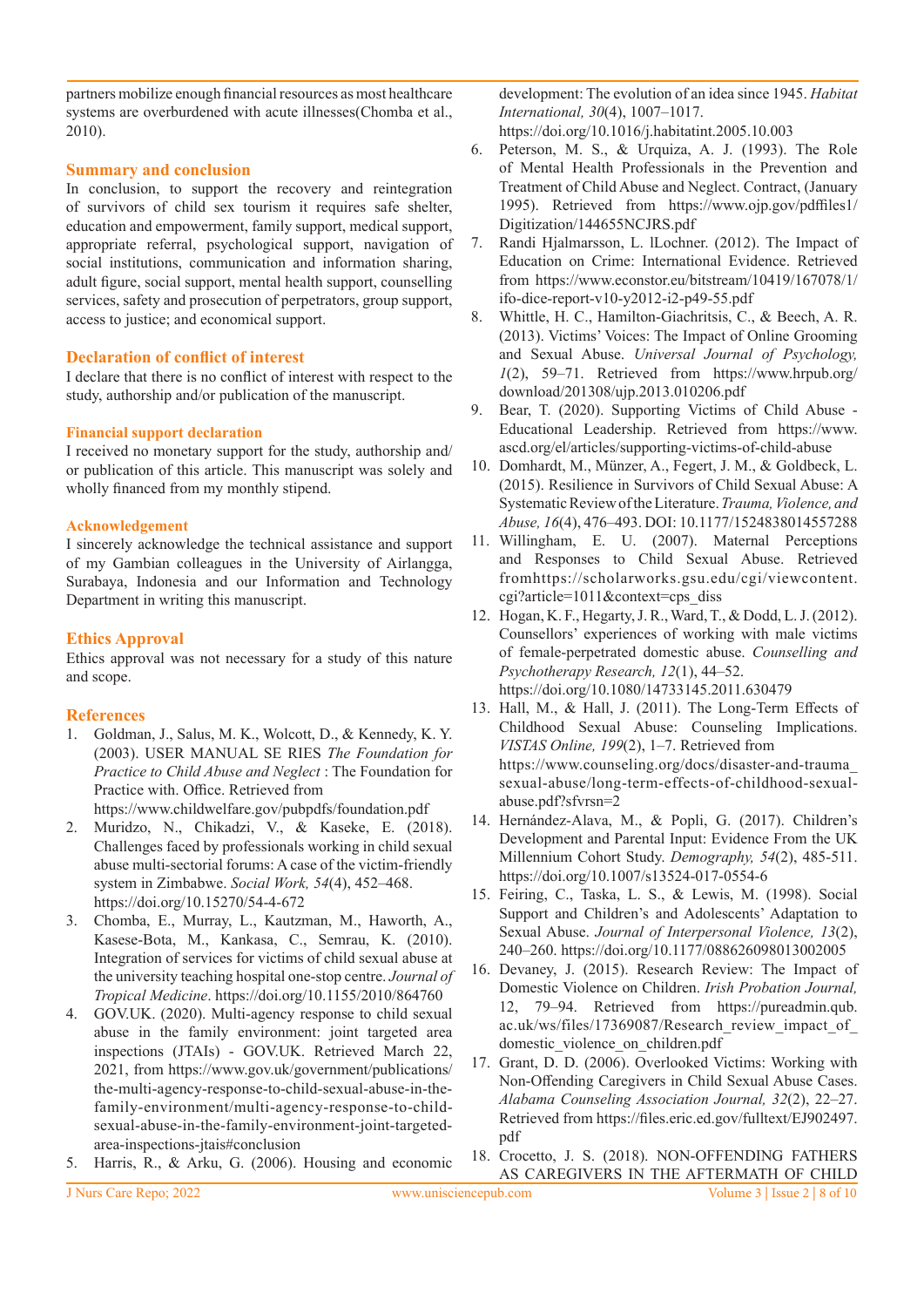SEXUAL ABUSE DISCLOSURE: APPLYING A HISTORICAL, ATTACHMENT AND CASE STUDY LENS. Retrieved from https://repository.upenn.edu/cgi/ viewcontent.cgi?article=1110&context=edissertations\_ sp2

- 19. McNeish, D., & Scott, S. (2018). Key messages from research on intra-familial child sexual abuse. (June). Retrieved from https://www.dmss.co.uk/pdfs/Key-Messages-intra-familial-ENG.pdf
- 20. Themeli, O., & Panagiotaki, M. (2014). Forensic Interviews With Children Victims of Sexual Abuse: The Role of the Counselling Psychologist. *The European Journal of Counselling Psychology, 3*(1), 1–19. https://doi.org/10.5964/ejcop.v3i1.17
- 21. Lamis, D. A., Wilson, C. K., King, N. M., & Kaslow, N. J. (2014). Child Abuse, Social Support, and Social Functioning in African American Children. *Journal of Family Violence, 29*(8), 881–891. https://doi.org/10.1007/ s10896-014-9639-9
- 22. Jaclyn Houston-Kolnik, P. B. (2019). Child and Youth Exposure to Violence in Illinois | *ICJIA Research Hub*. Retrieved from https://icjia.illinois.gov/researchhub/ articles/child-and-youth-exposure-to-violence-in-illinois
- 23. Fisher, B. (2014). Community development through health gain and service change - Do it now! *London Journal of Primary Care, 6*(6), 154-158 DOI:10.1080/17571472.20 14.11494367
- 24. Petrie, M., & Zatzick, D. (2010). Collaborative Care Interventions in General Trauma Patients. *Oral Maxillofac Surg Clin North Am, 22*(2), 261-267. https://doi.org/10.1016/j.coms.2010.01.002
- 25. Gatuguta, A., Katusiime, B., Seeley, J., Colombini, M., Mwanzo, I., & Devries, K. (2017). Should community health workers offer support healthcare services to survivors of sexual violence? a systematic review. *BMC International Health and Human Rights, 17*(1), 1–15. https://doi.org/10.1186/s12914-017-0137-z
- 26. Esposito, C., & Field, E. (2016). CHILD SEXUAL ABUSE What does the research tell us? A literature review. Retrieved from https://www.facs.nsw.gov.au/\_\_data/ assets/file/0011/398261/OSP\_Literature\_Review\_Child\_ Sexual Abuse What does the research tell us.pdf
- 27. Thomas, S. P., & Hall, J. M. (2008). Life trajectories of female child abuse survivors thriving in adulthood. *Qualitative Health Research, 18*(2), 149–166. https://doi.org/10.1177/1049732307312201
- 28. Hornor, G. (2014). Child neglect: Assessment and intervention. *Journal of Pediatric Health Care, 28*(2), 186–192. DOI: 10.1016/j.pedhc.2013.10.002
- 29. Public Health Agency of Canada. (2019). Canada: A Pathfinding Country; Canada's Road Map to End Violence Against Children. Retrieved from https://www.canada. ca/en/public-health/services/publications/healthy-living/ road-map-end-violence-against-children.html
- 30. Senitan, M., Alhaiti, A. H., Gillespie, J., Faiz Alotaibi, B., & Lenon, G. B. (2017). The Referral System between Primary and Secondary Health Care in Saudi Arabia for Patients with Type 2 Diabetes: A Systematic Review. *J Diabetes Res*. https://doi.org/10.1155/2017/4183604
- 31. Bowen, K., & Aldous, M. B. (1999). Medical evaluation of sexual abuse in children without disclosed or witnessed abuse. *Archives of Pediatrics and Adolescent Medicine, 153*(11), 1160–1164. https://doi.org/10.1080/10538712.2 020.1801930
- 32. NCTSN. (2009). Caring for KIDS What parents need to know about sexual abuse. Retrieved from WWW.NCTSN.org
- 33. Kemoli, A. M., & Mavindu, M. (2014, April 1). Child abuse: A classic case report with literature review. *Contemporary Clinical Dentistry, 5*(2), 256–259. https://doi.org/10.4103/0976-237X.132380
- 34. Wessells, M. G. (2015). Bottom-up approaches to strengthening child protection systems: Placing children, families, and communities at the center. Child Abuse and Neglect, 43, 8–21. https://doi.org/10.1016/j. chiabu.2015.04.006
- 35. Jakab, Z. (2011). Presentation: "Designing the road to better health and well-being in Europe" at the 14<sup>th</sup> European Health Forum Gastein. In Europe. Retrieved from https:// www.euro.who.int/\_\_data/assets/pdf\_file/0003/152184/ RD\_Dastein\_speech\_wellbeing\_07Oct.pdf
- 36. Likierman, S. A. (2020). The Elements of Good Judgment. Retrieved from https://hbr.org/2020/01/the-elements-ofgood-judgment
- 37. Stefanidou, T., Hughes, E., Kester, K., Edmondson, A., Majeed-Ariss, R., Smith, C., … Lloyd-Evans, B. (2020). The identification and treatment of mental health and substance misuse problems in sexual assault services: A systematic review. *PLoS ONE, 15*(4), 1-30. https://doi.org/10.1371/journal.pone.0231260
- 38. Devaney, J. (2015). Research Review: The Impact of Domestic Violence on Children. *Irish Probation Journal*, 12, 79–94. Retrieved from https://pureadmin.qub. ac.uk/ws/files/17369087/Research\_review\_impact\_of\_ domestic violence on children.pdf
- 39. Derakhshanpour, F., Hajebi, A., Panaghi, L., & Ahmadabadi, Z. (2017). Effectiveness of psychosocial interventions in abused children and their families. *Medical Journal of the Islamic Republic of Iran, 31*(1), 283–288. https://doi.org/10.14196/MJIRI.31.49
- 40. Murray, L. K., Nguyen, A., & Cohen, J. A. (2014). Child Sexual Abuse. *Child Adolesc Psychiatr Clin N Am, 23*(2), 321–337. https://doi.org/10.1016/j.chc.2014.01.003
- 41. Saunders, B. E., Berliner, L., & Hanson, R. F. (2004). Child Physical and Sexual Abuse: Guidelines for Treatment (Revised Report: April 26, 2004). Retrieved from https:// ccoso.org/sites/default/files/import/guidelinesfinal.pdf
- 42. Turkkahraman, M. (2015). Education, Teaching and School as A Social Organization. *Procedia-Social and Behavioral Sciences*, 186, 381–387. https://doi.org/10.1016/j.sbspro.2015.04.044
- 43. Radford, L., Allnock, D., & Hynes, P. (2015). Promising Programmes To Prevent and Respond To Child Sexual Abuse and Exploitation. (January), 1-91. Retrieved from https://www.unicef.org/media/66741/file/Promisingprogramme-responses.pdf
- 44. UN. (2009). The right of access to information.